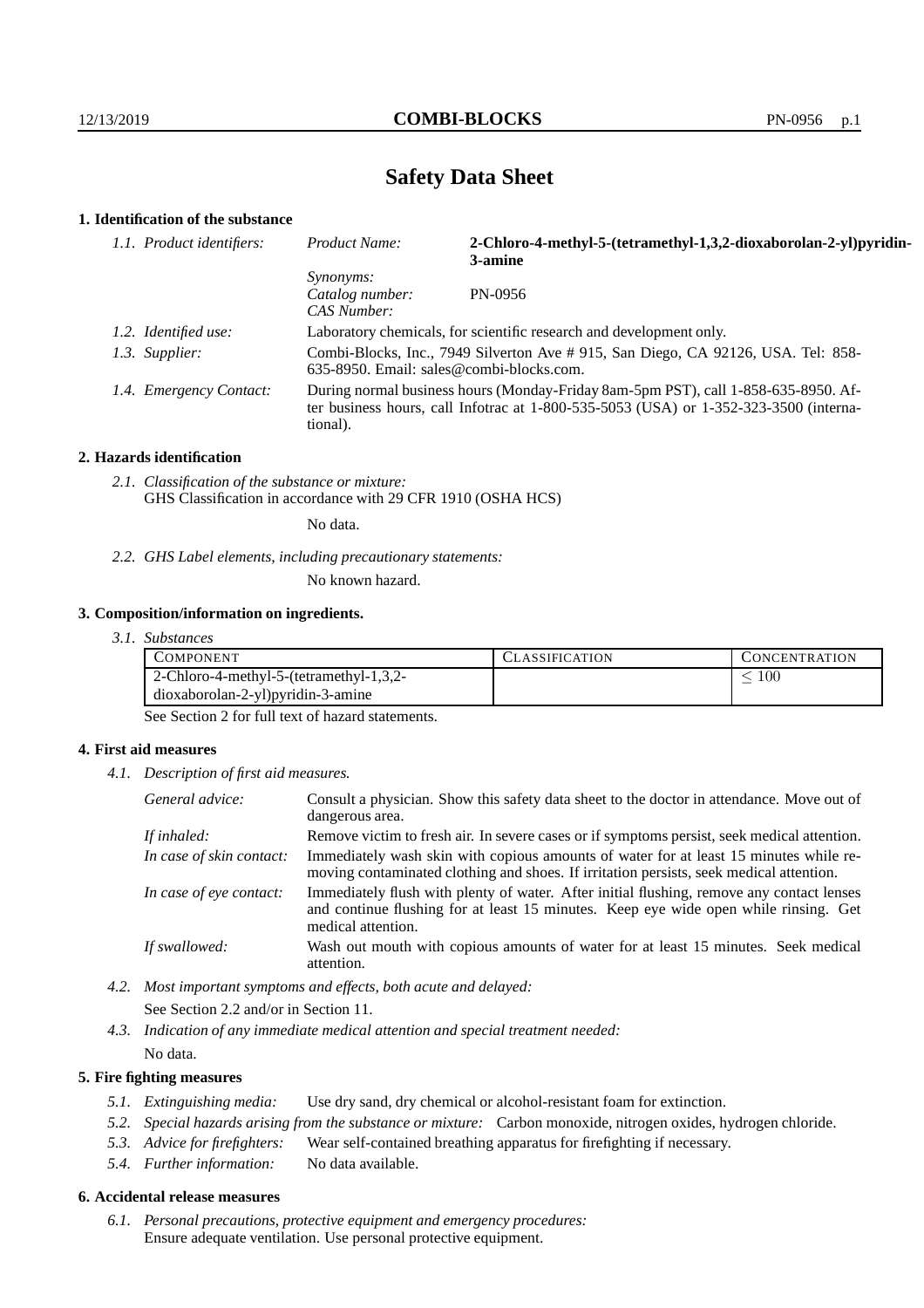|                                                                                                                         | 6.2. Environmental precautions:                                                                                                                                                        |                                                                                                                                                                                                                                                                    |  |
|-------------------------------------------------------------------------------------------------------------------------|----------------------------------------------------------------------------------------------------------------------------------------------------------------------------------------|--------------------------------------------------------------------------------------------------------------------------------------------------------------------------------------------------------------------------------------------------------------------|--|
|                                                                                                                         | Should not be released into the environment. See Section 12 for additional ecological information.                                                                                     |                                                                                                                                                                                                                                                                    |  |
|                                                                                                                         | 6.3. Methods and materials for containment and cleaning up:                                                                                                                            |                                                                                                                                                                                                                                                                    |  |
|                                                                                                                         | Sweep up or vacuum up spillage and collect in suitable container for disposal.                                                                                                         |                                                                                                                                                                                                                                                                    |  |
|                                                                                                                         | 6.4. Reference to other sections:                                                                                                                                                      |                                                                                                                                                                                                                                                                    |  |
|                                                                                                                         | Refer to protective measures listed in Sections 8 and 13.                                                                                                                              |                                                                                                                                                                                                                                                                    |  |
|                                                                                                                         | 7. Handling and storage                                                                                                                                                                |                                                                                                                                                                                                                                                                    |  |
|                                                                                                                         |                                                                                                                                                                                        | 7.1. Precautions for safe handling: Avoid contact with skin and eyes. Avoid inhalation of vapour or mist. Keep away<br>from sources of ignition - No smoking. Take measures to prevent the build up of electro-<br>static charge. For precautions see section 2.2. |  |
| 7.2. Conditions for safe storage, including any incompatibilities: Store refrigerated. Keep container tightly closed in |                                                                                                                                                                                        | a dry and well-ventilated place. Containers which are opened must be carefully resealed<br>and kept upright to prevent leakage.                                                                                                                                    |  |
|                                                                                                                         | 7.3. Specific end use(s):                                                                                                                                                              | Laboratory chemicals, for scientific research and development only.                                                                                                                                                                                                |  |
|                                                                                                                         | 8. Exposure Controls / Personal protection                                                                                                                                             |                                                                                                                                                                                                                                                                    |  |
|                                                                                                                         | 8.1. Control parameters:                                                                                                                                                               |                                                                                                                                                                                                                                                                    |  |
|                                                                                                                         |                                                                                                                                                                                        | Components with workplace control parameters: Contains no substances with occupational exposure limit values.                                                                                                                                                      |  |
|                                                                                                                         | 8.2. Exposure controls:                                                                                                                                                                |                                                                                                                                                                                                                                                                    |  |
|                                                                                                                         | Appropriate engineering controls: Ensure that eyewash stations and safety showers are close to the workstation<br>location. Ensure adequate ventilation, especially in confined areas. |                                                                                                                                                                                                                                                                    |  |
|                                                                                                                         | Personal protective equipment:                                                                                                                                                         |                                                                                                                                                                                                                                                                    |  |
|                                                                                                                         | Eye/face protection:                                                                                                                                                                   | Wear appropriate protective eyeglasses or chemical safety goggles as described by OSHA's<br>eye and face protection regulations in 29 CFR 1910.133 or European Standard EN166.                                                                                     |  |
|                                                                                                                         | Skin protection:                                                                                                                                                                       | Handle with gloves. Gloves must be inspected prior to use. Use proper glove removal<br>technique (without touching glove's outer surface) to avoid skin contact with this product                                                                                  |  |

## **8. Exposure Controls / Personal protection**

| Eye/face protection:               | Wear appropriate protective eyeglasses or chemical safety goggles as described by OSHA's<br>eye and face protection regulations in 29 CFR 1910.133 or European Standard EN166.                                                                                                                                         |  |
|------------------------------------|------------------------------------------------------------------------------------------------------------------------------------------------------------------------------------------------------------------------------------------------------------------------------------------------------------------------|--|
| Skin protection:                   | Handle with gloves. Gloves must be inspected prior to use. Use proper glove removal<br>technique (without touching glove's outer surface) to avoid skin contact with this product.<br>Dispose of contaminated gloves after use in accordance with applicable laws and good<br>laboratory practices. Wash and dry hands |  |
| <b>Body Protection:</b>            | Complete suit protecting against chemicals, Flame retardant antistatic protective clothing.<br>The type of protective equipment must be selected according to the concentration and<br>amount of the dangerous substance at the specific workplace.                                                                    |  |
| Respiratory protection:            |                                                                                                                                                                                                                                                                                                                        |  |
| Control of environmental exposure: | Prevent further leakage or spillage if safe to do so. Do not let product enter<br>drains.                                                                                                                                                                                                                              |  |

## **9. Physical and chemical properties**

*9.1. Information on basic physical and chemical properties*

| (a)     | Appearance:                                   | No data  |
|---------|-----------------------------------------------|----------|
| (b)     | Odour:                                        | No data  |
| (c)     | Odour Threshold:                              | No data  |
| (d)     | pH:                                           | No data  |
| (e)     | Melting point/freezing point:                 | No date. |
| (f)     | Initial boiling point and boiling range:      | No data  |
| (g)     | Flash point:                                  | No data  |
| (h)     | Evaporatoin rate:                             | No data  |
| (i)     | Flammability (solid, gas):                    | No data  |
| (i)     | Upper/lower flammability or explosive limits: | No data  |
| (k)     | Vapour pressure:                              | No data  |
| (1)     | Vapour density:                               | No data  |
| (m)     | Relative density:                             | No data  |
| (n)     | Water solubility:                             | No data  |
| $\circ$ | Partition coefficient: n-octanol/water:       | No data  |
| (p)     | Auto-ignition:                                | No data  |
| (q)     | Decomposition temperature:                    | No data  |
| (r)     | Viscosity:                                    | No data  |
| (s)     | Explosive properties:                         | No data  |
| (t)     | Oxidizing properties:                         | No data  |
|         |                                               |          |